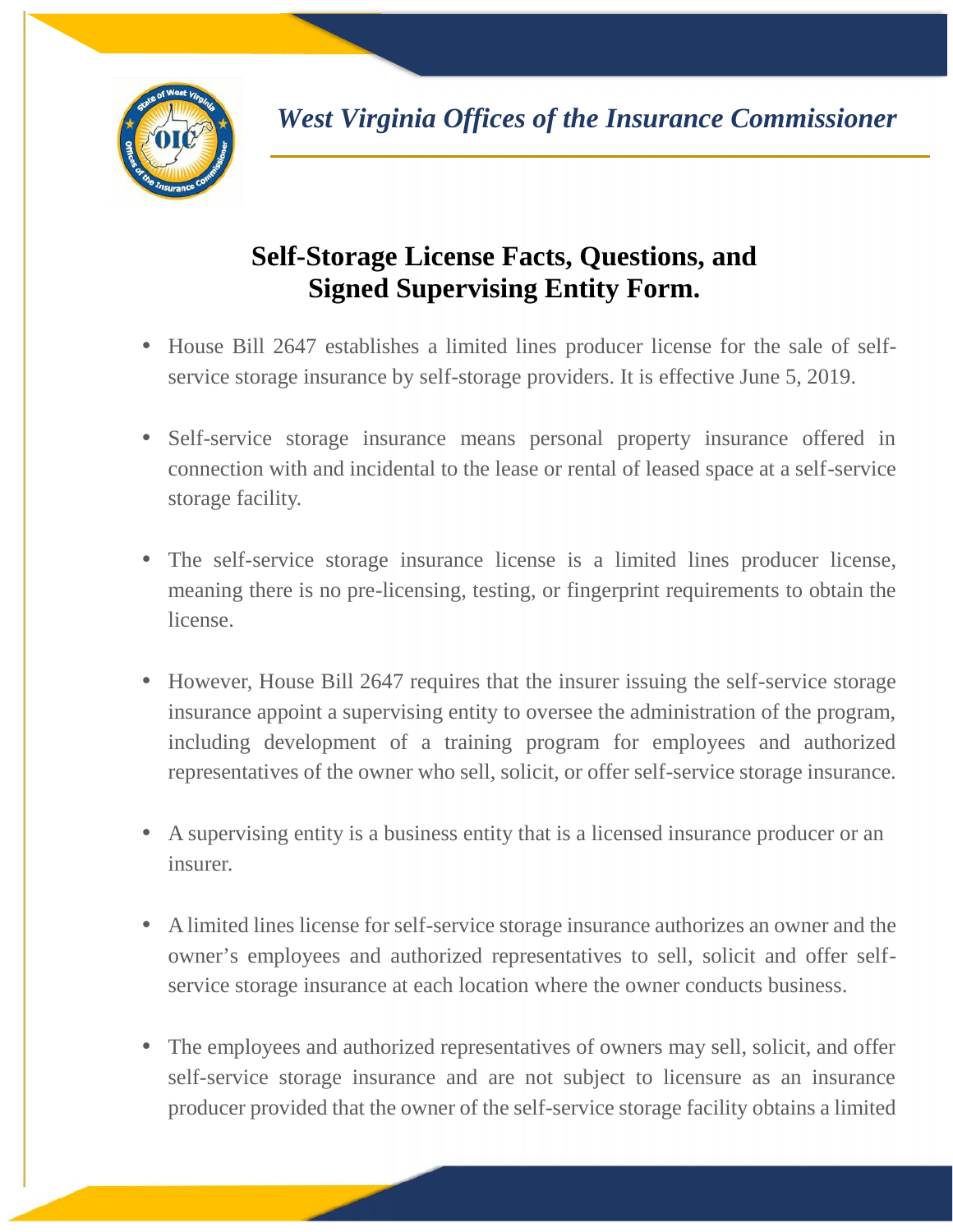

## *West Virginia Offices of the Insurance Commissioner*

lines license and the insurer issuing the self-service storage insurance appoints a supervising entity to administer the program.

- An owner is not required to be licensed solely to display and make available brochures and other promotional materials created by or on behalf of an insurer.
- The limited lines self-storage license fee is \$50 and is paid every two years. The license renews during the birth month of the producer as do most other types of licenses.
- The appointment fee is \$25 per year and can be renewed electronically on www.nipr.com by the insuring company. The insuring company is responsible to appoint and terminate producers. The insuring company is also responsible for appointing the supervising entity.
- If an applicant already has a valid property and casualty license (must have both) or a personal lines license, a self-storage license is duplicative and not needed. If an applicant has only a property license, but no casualty, or vice versa, then a self storage limited lines license is required.
- What are the duties and responsibilities of the supervising entity? Please see the full text of [House Bill 2647.](www.wvlegislature.gov/Bill_Text_HTML/2019_SESSIONS/RS/bills/hb2647%20ENR.pdf)

**This notice is only intended to provide an overview of House Bill 2647 and the new limited lines producer license for self-service storage insurance. It is not intended to provide a detailed recitation of every requirement of House Bill 2647 or W.Va. Code § 33-12-38. Applicants, insurers, supervising entities, owners, employees, authorized agents and all other interested parties should thoroughly review the content of House Bill 2647, and W.Va. Code § 33-12-38 once the amendments become effective, to ensure compliance with the law.**